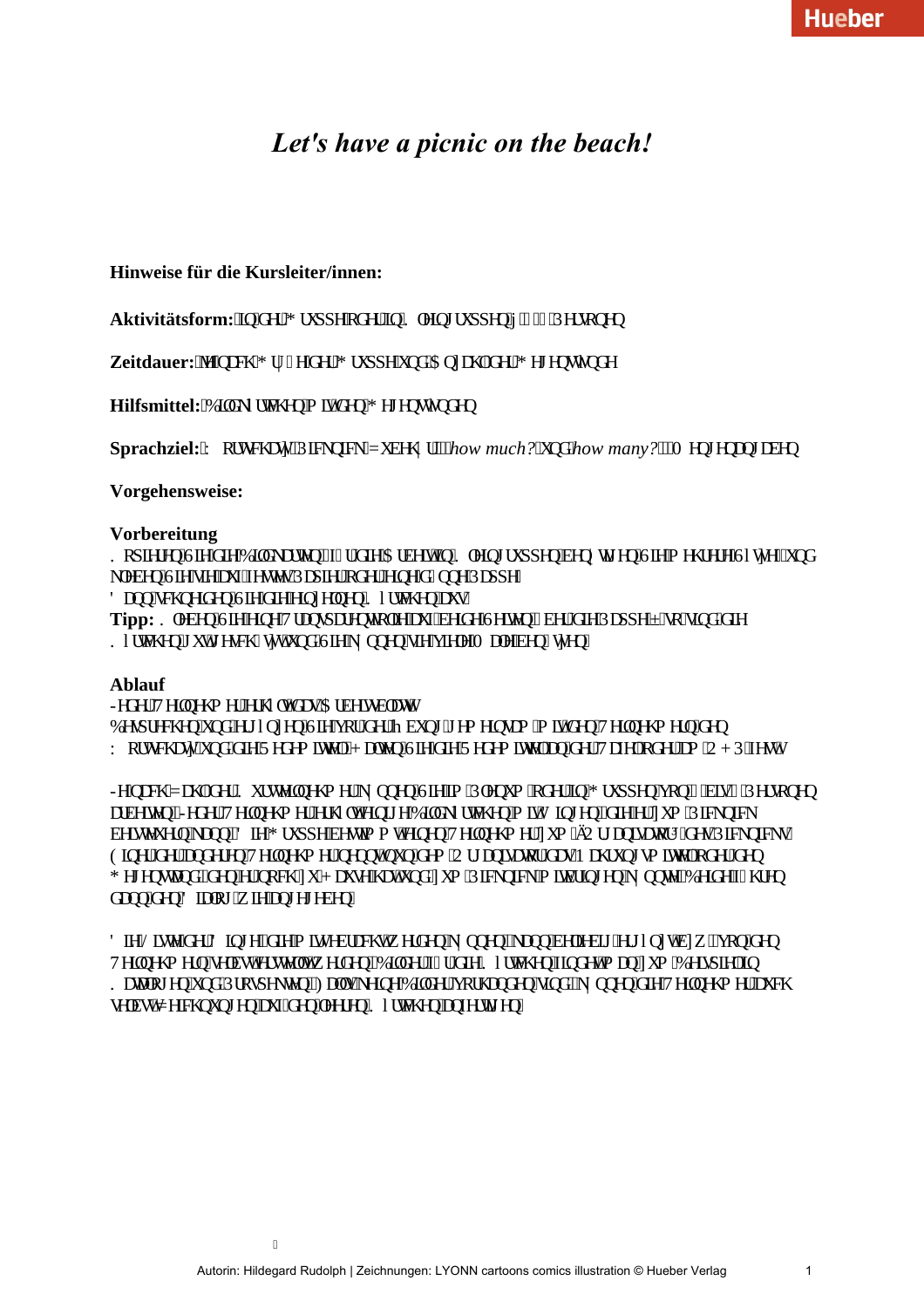# *Let's have a picnic on the beach!*

Lwn(.'y ky 'ku'lwypp{'fc{u'cpf'y cto 'pki j w.'ku'kfgcrihqt'j cxkpi 'c'r kepke'y ky 'htkgpfu'qp'yjg  $\frac{1}{2}$  decej  $0$ Cpf 'kh'gxgt {dqf { 'eqpytklwgu'uqo gy kpi 'ó'uqo g'ucnef . 'c'ecng. 'dggt'qt'v kpg'ó'kv'y kn'dg exep"o qtg"hyp#Demy "ctg"uqo g"y kpi u"{qvt"htkepf u"ctg"i qkpi "yq"dtkpi "cmpi "y kvj "y go "yq"y g  $r$  kepke $0$ 

| Cr hgmwej gp                                     | apple pie                             | <b>M</b> <sup>®</sup> ug | cheese             |
|--------------------------------------------------|---------------------------------------|--------------------------|--------------------|
| $f$ r hgn                                        | apples                                | Mgmg                     | biscuits / cookies |
| Depepgp                                          | bananas                               | Mkuej gp                 | cherries           |
| dgrgi vg''Dt <sup>3</sup> /aej gp                | sandwiches                            | O kpgtcny cuugt          | mineral water      |
| Dguygem                                          | cutlery (knives, forks<br>and spoons) | Qduwnwej gp              | fruit cake         |
| Dkgt                                             | beer                                  | Qtcpi gp                 | oranges            |
| Dkpgp                                            | pears                                 | Qtcpi gpuchy             | orange juice       |
| Dtqv                                             | bread                                 | Rcr tknc                 | peppers            |
| Dt <sup>3</sup> / <sub>4</sub> ej gp"l"Ugo o grp | rolls                                 | Rhkukej g                | peaches            |
| Dwygt                                            | butter                                | Ucro k                   | salami             |
| Eqec/Eqr                                         | coke                                  | Ucn "wpf "Rhghhgt        | salt and pepper    |
| Glgt"                                            | eggs                                  | Uej kpngp"               | ham                |
| i go kuej vgt "Ucrrv                             | mixed salad                           | Ugtxlgwgp                | napkins            |
| I n®ugt                                          | glasses                               | Vgngt                    | plates             |
| J Aj pej gp                                      | chicken                               | Y gkp                    | wine               |
| <b>Mchgg</b>                                     | coffee                                | Y gkpvtcwdgp             | grapes             |
| Mctqwgp                                          | carrots                               | Y Atuvej gp              | sausages           |

 $C$ pf "pqy" {qwt"**h**tkgpf u'vgm'{qw'y j cv'y g{"ctg'i qkpi "yq"dtkpi "cmpi "y kyi" y go 0Hqto "f kcmi wgu  $cu$ <sup>'</sup>hqmqy  $u$ 

 *I've got some mineral water. Shall I bring it to the picnic?*

- *Oh, that's a good idea. / Oh, that's fine. / Yes, of course. etc.*

 *And how much mineral water do we need?*

- *Well, I think we need 10 bottles of mineral water.*

 *I've got some peaches. Shall I bring them to the picnic?*

- *Oh, that's a good idea. ....*

 *And how many peaches do we need?*

 $\blacktriangleleft$  (ii)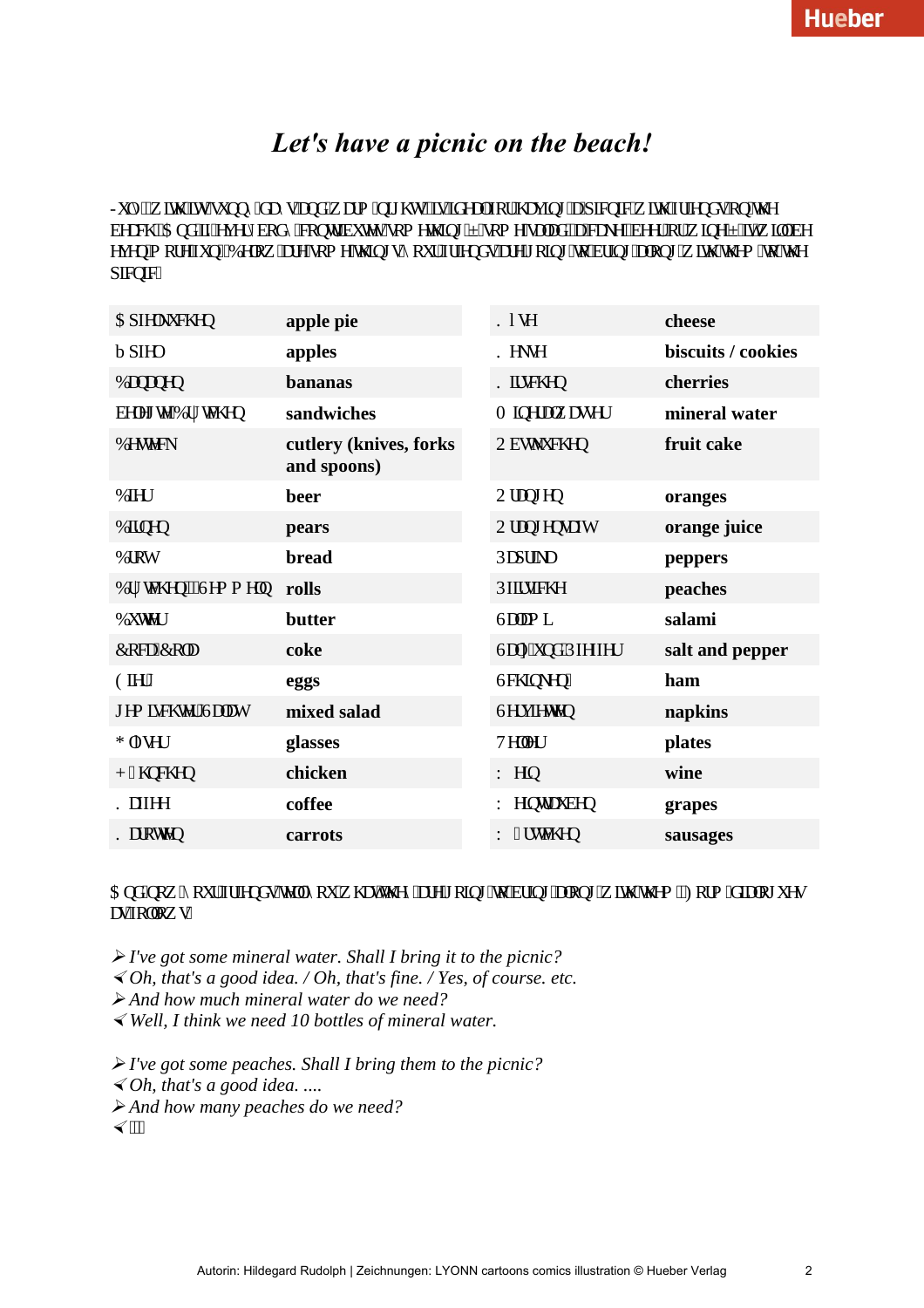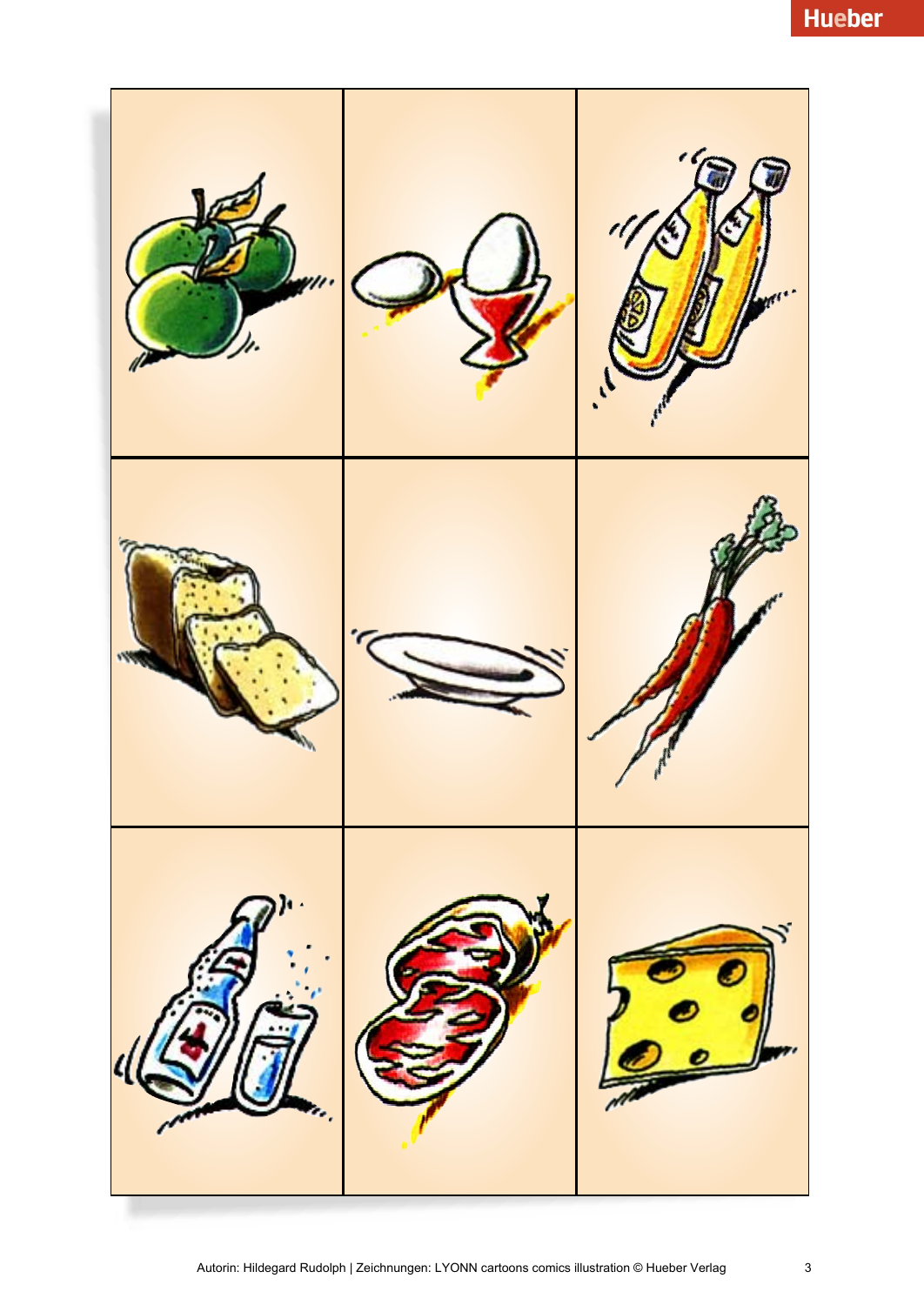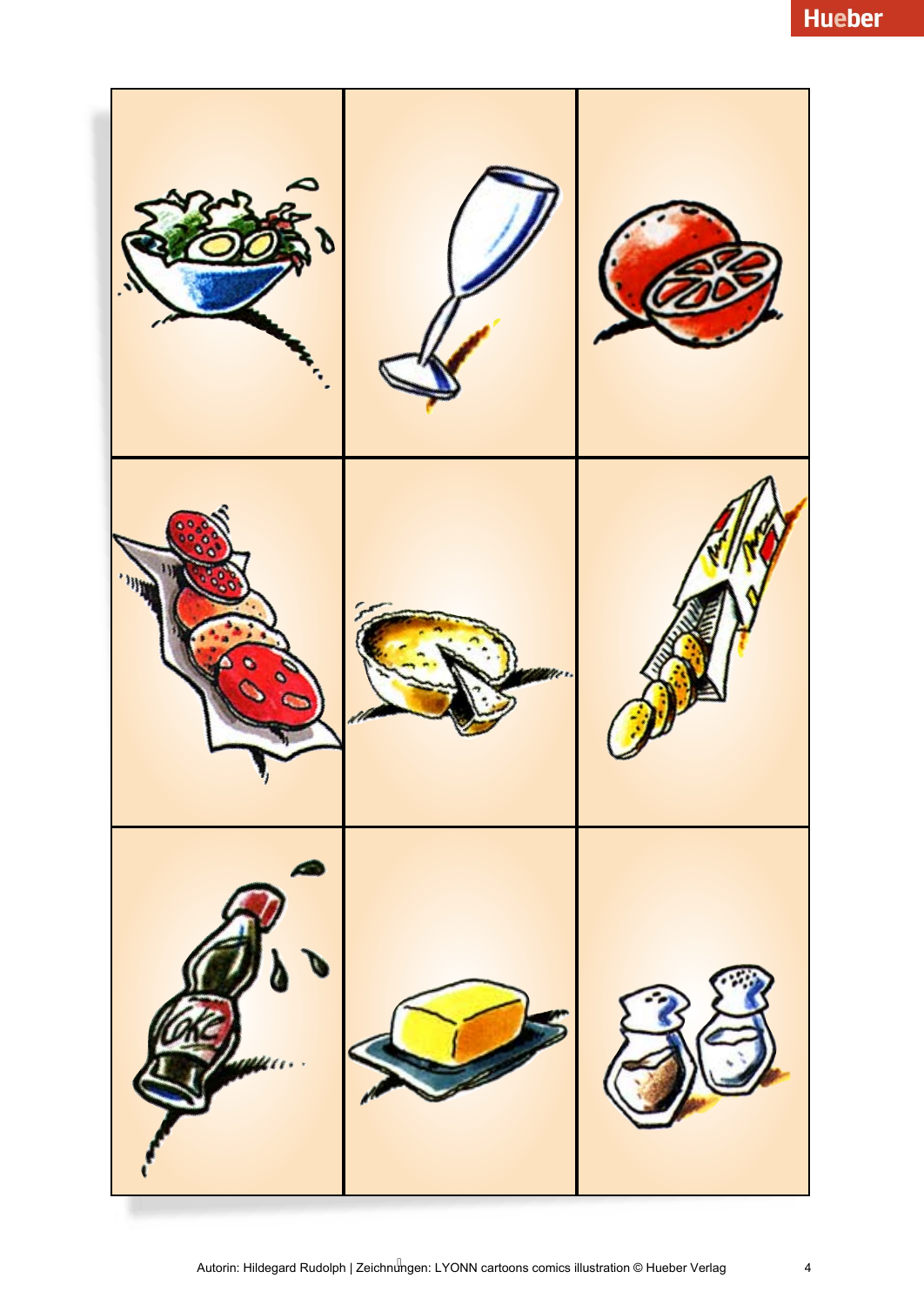